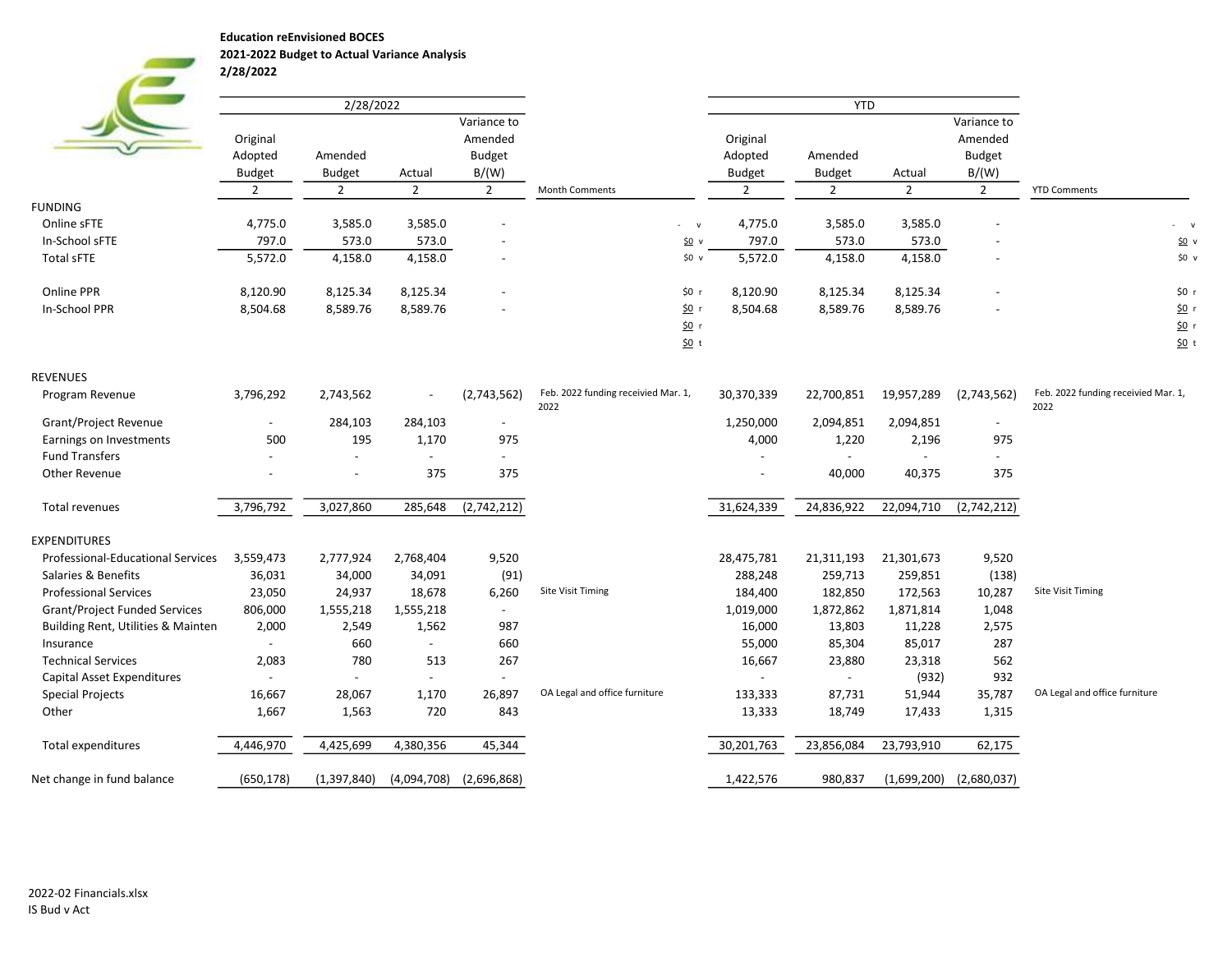Education reEnvisioned BOCES Statement of Revenues, Expenditures, and Change in Fund Balance General Fund

## High-Level Financial Trend 67%

**Contract** 

 $\epsilon$ 

|                                                                       | 2013-2014                         | 2014-2015                           | 2015-2016      | 2016-2017      | 2017-2018                           | 2018-2019         | 2019-2020                           | 2020-2021      | 2021-2022<br>Original<br>Adopted    | 2021-2022<br>Amended                | 2021-2022          |  |
|-----------------------------------------------------------------------|-----------------------------------|-------------------------------------|----------------|----------------|-------------------------------------|-------------------|-------------------------------------|----------------|-------------------------------------|-------------------------------------|--------------------|--|
|                                                                       | Actual                            | Actual                              | Actual         | Actual         | Actual                              | Actual            | Actual                              | Actual         | <b>Budget</b>                       | Budget                              | <b>FYTD Actual</b> |  |
| <b>FUNDING</b>                                                        |                                   |                                     |                |                |                                     |                   |                                     |                |                                     |                                     |                    |  |
| Contract schools<br>Internal schools                                  | 348.4<br>$\overline{\phantom{a}}$ | 1,649.2<br>$\overline{\phantom{a}}$ | 2,110.5<br>199 | 1,845.0<br>206 | 2,170.0<br>$\overline{\phantom{a}}$ | 2,401.0<br>$\sim$ | 2,681.0<br>$\overline{\phantom{a}}$ | 5,119.0        | 5,572.0<br>$\overline{\phantom{a}}$ | 4,158.0<br>$\overline{\phantom{a}}$ | 4,158.0            |  |
| Total funded students (SFTE)                                          | 348.4                             | 1,649.2                             | 2,309.0        | 2,050.5        | 2,170.0                             | 2,401.0           | 2,681.0                             | 5,119.0        | 5,572.0                             | 4,158.0                             | 4,158.0            |  |
|                                                                       |                                   |                                     |                |                |                                     |                   |                                     |                |                                     |                                     |                    |  |
| YoY sFTE % increase/- decrease                                        |                                   | 373%                                | 40%            | $-11%$         | 6%                                  | 11%               | 12%                                 | 91%            | 108%                                | $-19%$                              |                    |  |
| Per-pupil revenue (PPR)                                               | 6,072.79                          | 6,423.90                            | 6,690.34       | 6,794.63       | 7,022.42                            | 7,448.96          | 7,790.16                            | 7,457.87       | 8,175.79                            | 8,189.34                            | 7,199.60           |  |
| YoY PPR % increaes/-decrease                                          |                                   | 6%                                  | 4%             | 2%             | 3%                                  | 6%                | 5%                                  | $-4%$          | 5%                                  | 10%                                 | $-8%$              |  |
| <b>REVENUES</b>                                                       |                                   |                                     |                |                |                                     |                   |                                     |                |                                     |                                     |                    |  |
| <b>State PPR</b>                                                      | 2,115,517                         | 10,594,296                          | 14,120,104     | 12,536,092     | 15,238,647                          | 17,884,947        | 20,885,430                          | 38,176,859     | 45,555,509                          | 34,051,276                          | 19,957,289         |  |
| Other Revenue                                                         | 81,738                            | 312,610                             | 1,943,261      | 2,070,482      | 561,295                             | 424,343           | 769,443                             | 1,272,709      | 1,256,000                           | 2,542,000                           | 2,137,421          |  |
| Total revenues                                                        | 2,197,255                         | 10,906,906                          | 16,063,365     | 14,606,574     | 15,799,942                          | 18,309,290        | 21,654,873                          | 39,449,568     | 46,811,509                          | 36,593,276                          | 22,094,710<br>60%  |  |
| <b>EXPENDITURES</b>                                                   |                                   |                                     |                |                |                                     |                   |                                     |                |                                     |                                     |                    |  |
| Instruction                                                           | 1,295,015                         | 9,904,854                           | 13,460,832     | 12,198,441     | 13,907,598                          | 16,768,564        | 19,622,699                          | 35,839,384     | 42,713,672                          | 31,951,549                          | 21,301,673         |  |
| Supporting services                                                   | 774,125                           | 740,303                             | 2,436,357      | 2,516,900      | 1,779,440                           | 1,114,041         | 1,394,503                           | 2,602,415      | 2,306,218                           | 3,592,471                           | 2,492,237          |  |
| <b>Total expenditures</b>                                             | 2,069,140                         | 10,645,157                          | 15,897,189     | 14,715,341     | 15,687,038                          | 17,882,605        | 21,017,202                          | 38,441,798     | 45,019,890                          | 35,544,020                          | 23,793,910<br>67%  |  |
| % Expenditures for Instruction                                        | 63%                               | 93%                                 | 85%            | 83%            | 89%                                 | 94%               | 93%                                 | 93%            | 95%                                 | 90%                                 | 90%                |  |
| % Expenditures for Supporting Services                                | 37%                               | 7%                                  | 15%            | 17%            | 11%                                 | 6%                | 7%                                  | 7%             | 5%                                  | 10%                                 | 10%                |  |
| Expenditure per sFTE<br>YoY Expenditure per sFTE % increaes/-decrease | 5,940                             | 6,455<br>9%                         | 6,885<br>7%    | 7,176<br>4%    | 7,229<br>1%                         | 7,448<br>3%       | 7,839<br>5%                         | 7,510<br>$-4%$ | 8,080<br>3%                         | 8,548<br>14%                        |                    |  |
| Net change in fund balance                                            | 128,115                           | 261,749                             | 166,176        | (108, 767)     | 112,904                             | 426,685           | 637,671                             | 1,007,770      | 1,791,619                           | 1,049,256                           | (1,699,200)        |  |
| Fund balance, beginning                                               | $\overline{\phantom{a}}$          | 128,115                             | 389,864        | 556,040        | 447,273                             | 560,177           | 986,862                             | 1,624,533      | 3,022,812                           | 2,632,303                           | 2,632,303          |  |
| Fund balance, ending                                                  | 128,115                           | 389,864                             | 556,040        | 447,273        | 560,177                             | 986,862           | 1,624,533                           | 2,632,303      | 4,814,431                           | 3,681,559                           | 933,103            |  |
| % Fund balance to Total revenues                                      | 5.83%                             | 3.57%                               | 3.46%          | 3.06%          | 3.55%                               | 5.39%             | 7.50%                               | 6.67%          | 10.28%                              | 10.06%                              |                    |  |
| <b>FUND BALANCE</b>                                                   |                                   |                                     |                |                |                                     |                   |                                     |                |                                     |                                     |                    |  |
| <b>Restricted for TABOR</b>                                           | 65,000                            | 328,000                             | 480,000        | 438,500        | 478,000                             | 553,000           | 656,000                             | 1,176,000      | 1,404,000                           | 1,098,000                           |                    |  |
| Unassigned                                                            | 63,115                            | 61,864                              | 76,040         | 8,773          | 82,177                              | 433,862           | 968,533                             | 1,456,303      | 3,410,431                           | 2,583,559                           |                    |  |
| <b>Total fund balance</b>                                             | 128,115                           | 389,864                             | 556,040        | 447,273        | 560,177                             | 986,862           | 1,624,533                           | 2,632,303      | 4,814,431                           | 3,681,559                           |                    |  |